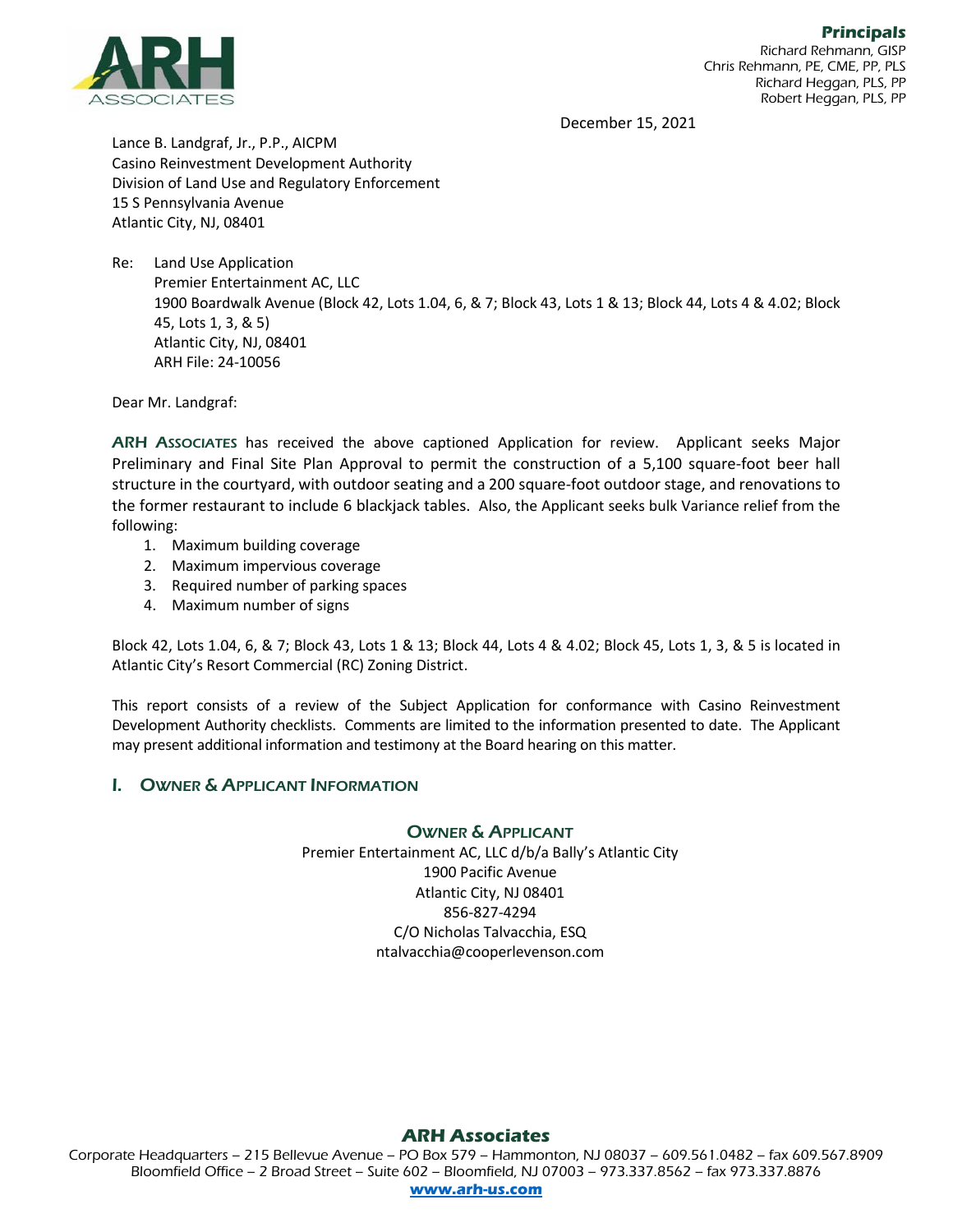## II. SUBMITTALS

| <b>TITLE / DESCRIPTION</b>                                                | PREPARED / SIGNED /<br><b>SEALED BY</b> | <b>DATE</b> | <b>DATE LAST</b><br><b>REVISED</b> |
|---------------------------------------------------------------------------|-----------------------------------------|-------------|------------------------------------|
| Cover Letter From Applicant's Attorney                                    | Applicant's Attorney<br>Cooper Levenson | 11/24/2021  |                                    |
| CRDA Land Use Application                                                 | Owner / Applicant                       | 11/24/2021  |                                    |
| Major Preliminary & Final Site Plan<br>Checklist & "c" Variance Checklist | Arthur W. Ponzio Co. & Associates, Inc. | 11/24/2021  |                                    |
| Major Site Plans                                                          | Arthur W. Ponzio Co. & Associates, Inc. | 11/22/2021  |                                    |
| Architectural Plan                                                        | <b>SOSH Architects</b>                  | 11/24/2021  |                                    |
| 200' Property Owners List                                                 | City of Atlantic City                   | 11/22/2021  |                                    |
| Certification of Payment of Taxes                                         | City of Atlantic City                   | 11/17/2021  |                                    |
| Escrow Setup                                                              | Applicant                               | 11/17/2021  |                                    |

## III. COMPLETENESS REVIEW

The following addresses conformance with the Board's Checklists and does not reflect adequacy of submissions for review purposes. The correct number of copies are assumed to have been submitted. Column entries reflect ARH's review of Applicant's submissions.

### *This office recommends that this Application be deemed Complete at this time. Applicant is asked to address submission deficiencies as follows:*

Major Preliminary Site Plan Checklist (Form #6)

| <b>ITEM</b>  | <b>TITLE / DESCRIPTION</b><br>(Subdivision Application)                                                                                                                            | <b>Submitted</b> | <b>Waiver</b><br>Requested by<br><b>Applicant</b> | <b>Waiver</b><br>recommended<br>by Reviewer |
|--------------|------------------------------------------------------------------------------------------------------------------------------------------------------------------------------------|------------------|---------------------------------------------------|---------------------------------------------|
| $\mathbf{1}$ | Completed Land Use Application                                                                                                                                                     | X                |                                                   |                                             |
| 2            | Payment of Required Application and Escrow<br>Fees (19:66-4.3)                                                                                                                     | X                |                                                   |                                             |
| 3            | Name and address, email address of property<br>owner and applicant.                                                                                                                | X                |                                                   |                                             |
| 4            | Proof of real estate taxes and other assessments<br>paid.                                                                                                                          | <b>TBP</b>       |                                                   |                                             |
| 5            | Name, signature, license number, seal and<br>address of each professional consultant, as<br>applicable, involved in preparation of required<br>documents.                          | X                |                                                   |                                             |
| 6            | Project narrative describing existing conditions,<br>surrounding uses and<br>the<br>proposed<br>development including list of variance and design<br>waiver relief sought, if any. | x                |                                                   |                                             |
| 7            | Title block denoting type of application, tax map<br>sheet, project address, block and lot, and street<br>location.                                                                | X                |                                                   |                                             |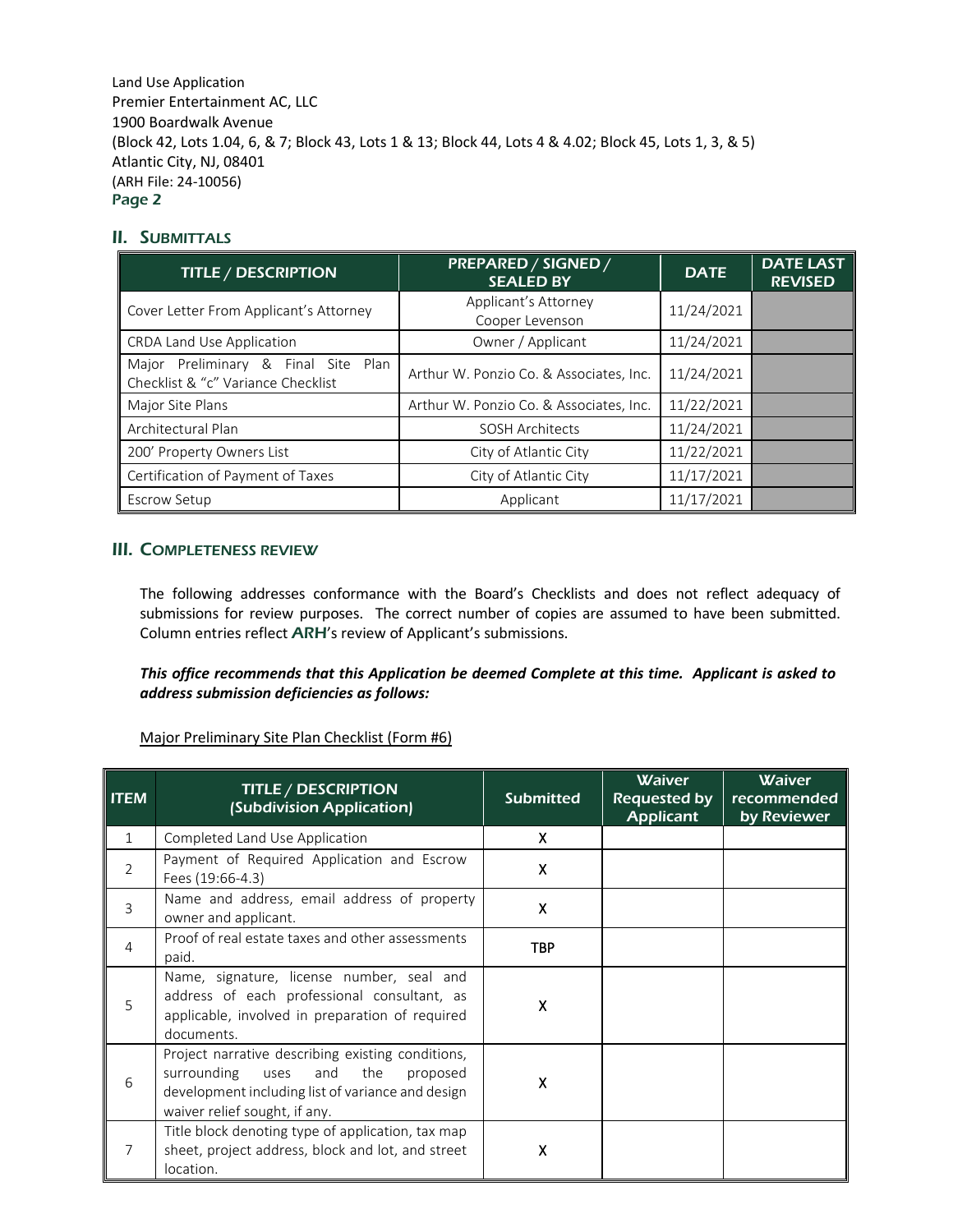| <b>ITEM</b> | <b>TITLE / DESCRIPTION</b><br>(Subdivision Application)                                                                                                                                                                                                                                                                                                                                                        | <b>Submitted</b>   | Waiver<br><b>Requested by</b><br><b>Applicant</b> | Waiver<br>recommended<br>by Reviewer                                       |
|-------------|----------------------------------------------------------------------------------------------------------------------------------------------------------------------------------------------------------------------------------------------------------------------------------------------------------------------------------------------------------------------------------------------------------------|--------------------|---------------------------------------------------|----------------------------------------------------------------------------|
| 8           | Proof of ownership of property. (Report of title,<br>copy of deed AS FILED with the Atlantic County<br>Clerk's Office, affidavit or other documentation<br>evidencing ownership.)                                                                                                                                                                                                                              |                    | Χ                                                 | Applicant must<br>provide proof of<br>ownership prior<br>to final approval |
| 9           | Consent of property owner to applicant to<br>development project.                                                                                                                                                                                                                                                                                                                                              | X                  |                                                   |                                                                            |
| 10          | FOR ADMINISTRATIVE REVIEW AND APPROVAL:<br>Certification<br>from<br>Applicant's<br>licensed<br>professional that the development proposed<br>meets all requirements and no variance or<br>design waivers are requested. (19:66-4.6)                                                                                                                                                                            | N/A                |                                                   |                                                                            |
| 11          | Zoning Schedule listing: Use, lot area, lot width, lot<br>depth, yard setbacks, floor area ratio, density,<br>building coverage, building height and parking<br>requirements, including existing and proposed<br>with conformity status of each.                                                                                                                                                               | X                  |                                                   |                                                                            |
| 12          | Certified List of Property Owners within 200'<br>Radius of the subject property by City of Atlantic<br>City Tax assessor's Office.                                                                                                                                                                                                                                                                             | Χ                  |                                                   |                                                                            |
| 13          | Public Notice in compliance with NJSA 40:55D-12.                                                                                                                                                                                                                                                                                                                                                               | <b>TBP</b>         |                                                   |                                                                            |
| 14          | North arrow, scale and graphic scale                                                                                                                                                                                                                                                                                                                                                                           | Χ                  |                                                   |                                                                            |
| 15          | Signature blocks for Hearing Officer, Land Use<br>Regulation Enforcement Officer, Engineer and<br>Planner.                                                                                                                                                                                                                                                                                                     | Χ                  |                                                   |                                                                            |
| 16          | Key map(s) at a legible scale showing location of<br>property with existing structures, uses, streets,<br>public right of ways, municipal boundaries, public<br>parks, beaches, environmental sensitive areas,<br>zoning district boundaries within 200 feet of the<br>subject property. Property tax lots within 200 feet<br>of the subject property taken from the most<br>recent municipal tax map records. | Χ                  |                                                   |                                                                            |
| 17          | List of any existing or proposed deed restrictions,<br>easements, covenants, Homeowners Association<br>Agreements, etc. as recorded or in recordable<br>form if proposed.                                                                                                                                                                                                                                      | $\pmb{\mathsf{X}}$ |                                                   |                                                                            |
| 18          | List of development stages or phases, if any.                                                                                                                                                                                                                                                                                                                                                                  | $\mathsf{X}$       |                                                   |                                                                            |
| 19          | List of approvals or permits required by other<br>regulatory authorities having jurisdiction and the<br>status of same.                                                                                                                                                                                                                                                                                        | X                  |                                                   |                                                                            |
| 20          | Land Title Survey and topographic survey<br>depicting existing conditions prepared by New<br>Jersey licensed professional land surveyor. All<br>elevations shall be based on NAVD 1988. The<br>horizontal datum shall on the NJ State Plane<br>Coordinate System (NAD 1983) Survey shall                                                                                                                       | Χ                  |                                                   |                                                                            |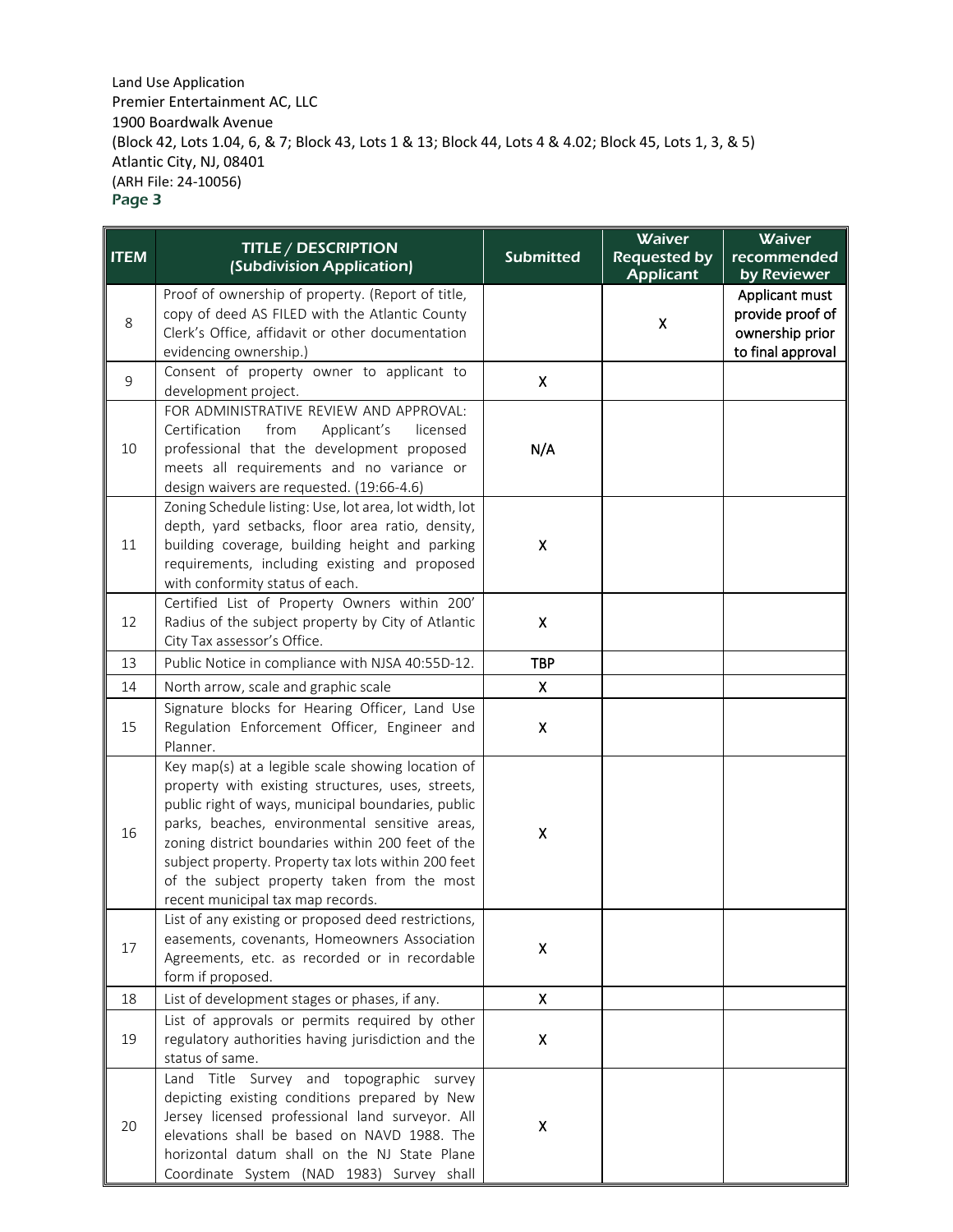| <b>ITEM</b> | <b>TITLE / DESCRIPTION</b>                                                                                                                                                                                                                                                                                                                                                                                                                                                                                                                                                                                                                                                                                                                           | <b>Submitted</b> | <b>Waiver</b><br><b>Requested by</b> | Waiver<br>recommended                                                     |
|-------------|------------------------------------------------------------------------------------------------------------------------------------------------------------------------------------------------------------------------------------------------------------------------------------------------------------------------------------------------------------------------------------------------------------------------------------------------------------------------------------------------------------------------------------------------------------------------------------------------------------------------------------------------------------------------------------------------------------------------------------------------------|------------------|--------------------------------------|---------------------------------------------------------------------------|
|             | (Subdivision Application)                                                                                                                                                                                                                                                                                                                                                                                                                                                                                                                                                                                                                                                                                                                            |                  | <b>Applicant</b>                     | by Reviewer                                                               |
|             | include all existing conditions, including buildings,<br>structures, parking areas with parking space<br>striping, driveways, walkways, , fences, stoops,<br>stairs, porches, easements, walls, patios, curbs,<br>roof overhangs, overhead wires, bay windows,<br>building setbacks of building on-site and adjoining<br>the site, landscape areas, trees, utility poles, flag<br>poles, directional and identification signs, spot<br>elevations, contours in one foot intervals, FEMA<br>Flood Zone, State Claim areas, utility poles,<br>utilities such as water, sanitary sewer, storm<br>sewer, electric, gas, cable, telephone, etc.<br>Improvements in adjoining right-of-ways /<br>roadways / streets including painted traffic<br>markings. |                  |                                      |                                                                           |
| 21          | Stormwater management plans and drainage<br>calculations. (19:66-31).                                                                                                                                                                                                                                                                                                                                                                                                                                                                                                                                                                                                                                                                                | N/A              |                                      |                                                                           |
| 22          | Site Plan depicting proposed buildings, structures,<br>proposed<br>building setbacks,<br>existing<br>and<br>landscape areas, location of identification signage<br>and directional signs, trash enclosure, building<br>setback lines (dashed) and their dimensions from<br>the property lines, parking area plan showing<br>spaces, size and type, aisle width, curb cuts,<br>drives, driveways, and all ingress and egress areas<br>and dimensions.<br>Grading plan depicting direction of flow of surface                                                                                                                                                                                                                                          | Χ                |                                      |                                                                           |
| 23          | run-off, spot elevations, contours within 1 foot<br>intervals, stormwater management structures.                                                                                                                                                                                                                                                                                                                                                                                                                                                                                                                                                                                                                                                     | X                |                                      |                                                                           |
| 24          | Landscaping Plan, details and plant schedule<br>$(19:66-7.6)$                                                                                                                                                                                                                                                                                                                                                                                                                                                                                                                                                                                                                                                                                        |                  | $\pmb{\mathsf{X}}$                   | $\mathsf{X}$                                                              |
| 25          | Lighting plan and details (19:66-7.10)                                                                                                                                                                                                                                                                                                                                                                                                                                                                                                                                                                                                                                                                                                               |                  | Χ                                    | Χ                                                                         |
| 26          | Soil Erosion and Sediment Control Plan. (Required<br>for soil disturbance of 5,000 sq. ft. or greater)                                                                                                                                                                                                                                                                                                                                                                                                                                                                                                                                                                                                                                               | X.               |                                      |                                                                           |
| 27          | Plans of proposed utility layouts including sanitary<br>sewer, water, gas, telephone, cable and electricity<br>and showing proposed connections to existing or<br>any proposed utility systems.                                                                                                                                                                                                                                                                                                                                                                                                                                                                                                                                                      |                  | Χ                                    | Applicant shall<br>provide<br>proposed utility<br>connection<br>locations |
| 28          | Road and paving cross-sections and profiles.                                                                                                                                                                                                                                                                                                                                                                                                                                                                                                                                                                                                                                                                                                         | N/A              |                                      |                                                                           |
| 29          | Solid and liquid waste management plan.                                                                                                                                                                                                                                                                                                                                                                                                                                                                                                                                                                                                                                                                                                              |                  | $\pmb{\mathsf{X}}$                   |                                                                           |
| 30          | Vehicular and pedestrian circulation patterns,<br>Traffic control signs, directional signs and Sight<br>triangles                                                                                                                                                                                                                                                                                                                                                                                                                                                                                                                                                                                                                                    | Χ                |                                      |                                                                           |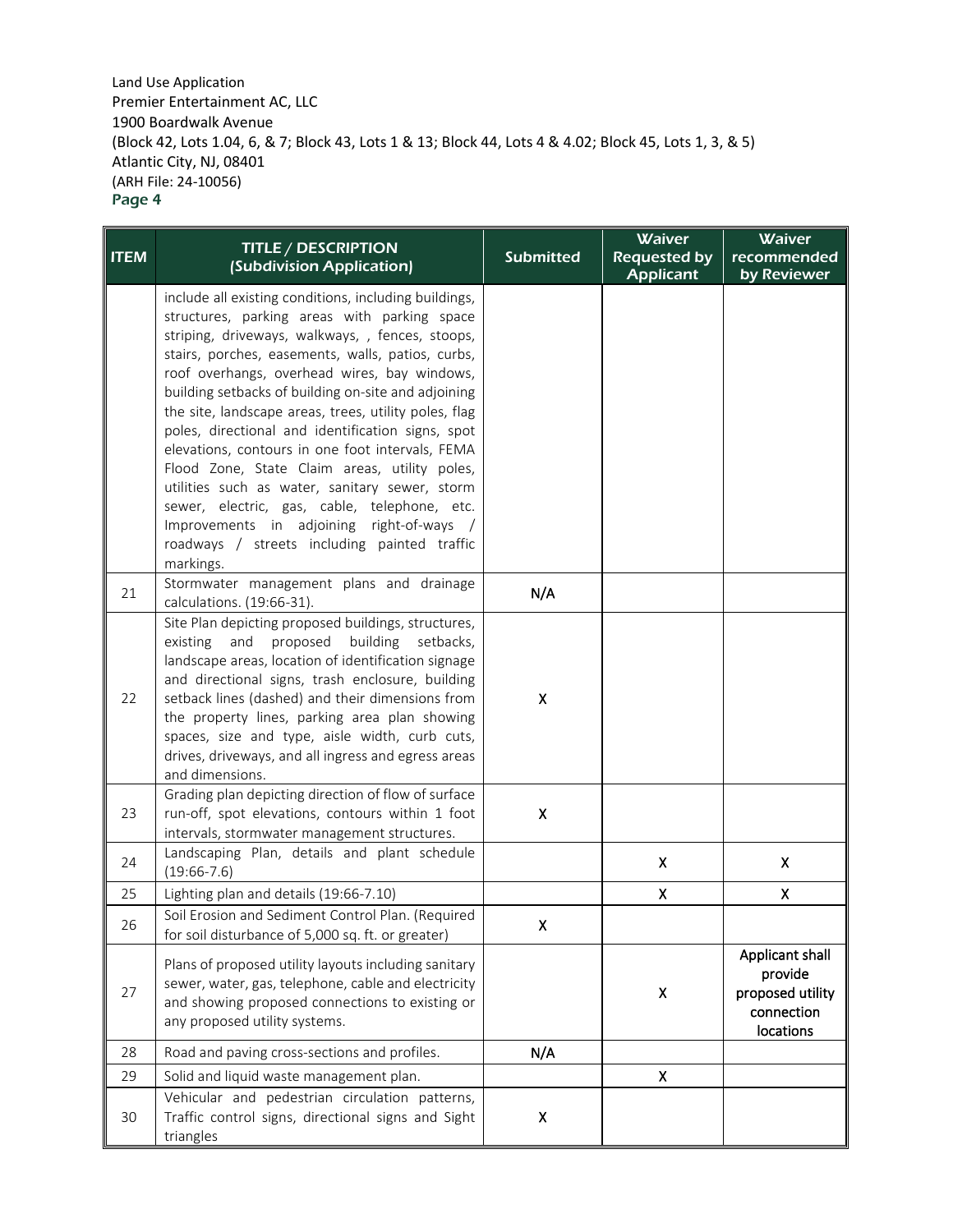| <b>ITEM</b> | <b>TITLE / DESCRIPTION</b><br>(Subdivision Application)                                                                                                                | <b>Submitted</b> | <b>Waiver</b><br><b>Requested by</b><br><b>Applicant</b> | <b>Waiver</b><br>recommended<br>by Reviewer |
|-------------|------------------------------------------------------------------------------------------------------------------------------------------------------------------------|------------------|----------------------------------------------------------|---------------------------------------------|
| 31          | Preliminary architectural plan and elevations, and<br>areas and type of each proposed use.                                                                             | x                |                                                          |                                             |
| 32          | Electronic copy of the full application including<br>application, photos, maps, reports, plans and<br>other exhibits in pdf format. Maximum size of<br>$file(s)$ 4 MB. | x                |                                                          |                                             |

# Major Final Site Plan Checklist (Form #7)

| <b>ITEM</b>    | <b>TITLE / DESCRIPTION</b><br>(Subdivision Application)                                                                                                                                                                             | <b>Submitted</b>   | Waiver<br><b>Requested by</b><br><b>Applicant</b> | Waiver<br>recommended<br>by Reviewer                                       |
|----------------|-------------------------------------------------------------------------------------------------------------------------------------------------------------------------------------------------------------------------------------|--------------------|---------------------------------------------------|----------------------------------------------------------------------------|
| $\mathbf{1}$   | Completed Land Use Application                                                                                                                                                                                                      | X.                 |                                                   |                                                                            |
| $\overline{2}$ | Payment of Required Application and Escrow<br>Fees (19:66-3.4)                                                                                                                                                                      | X                  |                                                   |                                                                            |
| 3              | Name and address, email address of property<br>owner and applicant.                                                                                                                                                                 | $\mathsf{X}$       |                                                   |                                                                            |
| $\overline{4}$ | Proof of real estate taxes and other assessments<br>paid.                                                                                                                                                                           | <b>TBP</b>         |                                                   |                                                                            |
| 5              | Name, signature, license number, seal and<br>address of each professional consultant, as<br>applicable, involved in preparation of required<br>documents.                                                                           | Χ                  |                                                   |                                                                            |
| 6              | Project narrative describing existing conditions,<br>surrounding<br>and<br>the<br>uses<br>proposed<br>development including list of variance and<br>design waiver relief sought, if any.                                            | $\pmb{\mathsf{X}}$ |                                                   |                                                                            |
| $\overline{7}$ | Title block denoting type of application, tax map<br>sheet, project address, block and lot, and street<br>location.                                                                                                                 | $\pmb{\mathsf{X}}$ |                                                   |                                                                            |
| 8              | Proof of ownership of property. (Report of title,<br>copy of deed AS FILED with the Atlantic County<br>Clerk's Office, affidavit or other documentation<br>evidencing ownership.)                                                   |                    | $\pmb{\mathsf{X}}$                                | Applicant must<br>provide proof of<br>ownership prior<br>to final approval |
| 9              | Consent of property owner to applicant to<br>development project.                                                                                                                                                                   | $\mathsf{X}$       |                                                   |                                                                            |
| 10             | FOR ADMINISTRATIVE REVIEW AND APPROVAL:<br>Certification<br>from<br>Applicant's<br>licensed<br>professional that the development proposed<br>meets all requirements and no variance or<br>design waivers are requested. (19:66-4.6) | Χ                  |                                                   |                                                                            |
| 11             | Zoning Schedule listing: Use, lot area, lot width, lot<br>depth, yard setbacks, floor area ratio, density,<br>building coverage, building height and parking                                                                        | X                  |                                                   |                                                                            |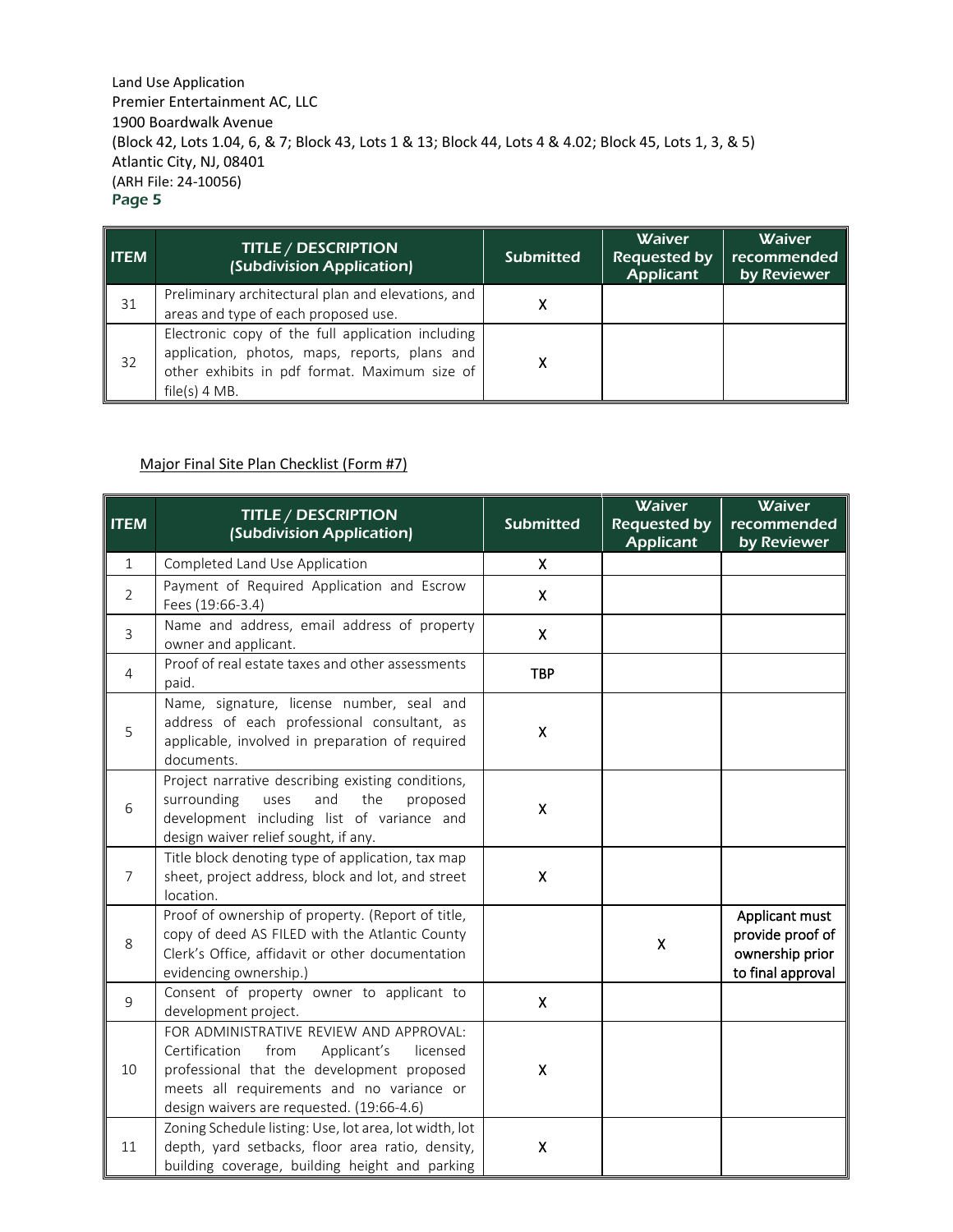| <b>ITEM</b> | <b>TITLE / DESCRIPTION</b>                                                                                                                                                                                                                                                                                                                                                                                                                                                                                                                                                                                                                                                                                                                                                                                                                                                                                                                                                        | <b>Submitted</b>          | <b>Waiver</b><br><b>Requested by</b> | <b>Waiver</b><br>recommended |
|-------------|-----------------------------------------------------------------------------------------------------------------------------------------------------------------------------------------------------------------------------------------------------------------------------------------------------------------------------------------------------------------------------------------------------------------------------------------------------------------------------------------------------------------------------------------------------------------------------------------------------------------------------------------------------------------------------------------------------------------------------------------------------------------------------------------------------------------------------------------------------------------------------------------------------------------------------------------------------------------------------------|---------------------------|--------------------------------------|------------------------------|
|             | (Subdivision Application)                                                                                                                                                                                                                                                                                                                                                                                                                                                                                                                                                                                                                                                                                                                                                                                                                                                                                                                                                         |                           | <b>Applicant</b>                     | by Reviewer                  |
|             | requirements, including existing and proposed<br>with conformity status of each.                                                                                                                                                                                                                                                                                                                                                                                                                                                                                                                                                                                                                                                                                                                                                                                                                                                                                                  |                           |                                      |                              |
| 12          | Certified List of Property Owners within 200'<br>Radius of the subject property by City of Atlantic<br>City Tax assessor's Office.                                                                                                                                                                                                                                                                                                                                                                                                                                                                                                                                                                                                                                                                                                                                                                                                                                                | $\boldsymbol{\mathsf{X}}$ |                                      |                              |
| 13          | Public Notice in compliance with NJSA 40:55D-12.                                                                                                                                                                                                                                                                                                                                                                                                                                                                                                                                                                                                                                                                                                                                                                                                                                                                                                                                  | <b>TBP</b>                |                                      |                              |
| 14          | North arrow, scale and graphic scale                                                                                                                                                                                                                                                                                                                                                                                                                                                                                                                                                                                                                                                                                                                                                                                                                                                                                                                                              | $\boldsymbol{\mathsf{X}}$ |                                      |                              |
| 15          | Signature blocks for Hearing Officer, Land Use<br>Regulation Enforcement Officer, Engineer and<br>Planner.                                                                                                                                                                                                                                                                                                                                                                                                                                                                                                                                                                                                                                                                                                                                                                                                                                                                        | $\pmb{\mathsf{X}}$        |                                      |                              |
| 16          | Key map(s) at a legible scale showing location of<br>property with existing structures, uses, streets,<br>public right of ways, municipal boundaries, public<br>parks, beaches, environmental sensitive areas,<br>zoning district boundaries within 200 feet of the<br>subject property. Property tax lots within 200 feet<br>of the subject property taken from the most<br>recent municipal tax map records.                                                                                                                                                                                                                                                                                                                                                                                                                                                                                                                                                                    | X                         |                                      |                              |
| 17          | List of any existing or proposed deed restrictions,<br>easements, covenants, Homeowners Association<br>Agreements, etc. as recorded or in recordable<br>form if proposed.                                                                                                                                                                                                                                                                                                                                                                                                                                                                                                                                                                                                                                                                                                                                                                                                         | X                         |                                      |                              |
| 18          | List of development stages or phases, if any.                                                                                                                                                                                                                                                                                                                                                                                                                                                                                                                                                                                                                                                                                                                                                                                                                                                                                                                                     | $\mathsf{x}$              |                                      |                              |
| 19          | List of approvals or permits required by other<br>regulatory authorities having jurisdiction and the<br>status of same.                                                                                                                                                                                                                                                                                                                                                                                                                                                                                                                                                                                                                                                                                                                                                                                                                                                           | $\boldsymbol{\mathsf{x}}$ |                                      |                              |
| 20          | Land Title Survey and topographic survey<br>depicting existing conditions prepared by New<br>Jersey licensed professional land surveyor. All<br>elevations shall be based on NAVD 1988. The<br>horizontal datum shall on the NJ State Plane<br>Coordinate System (NAD 1983) Survey shall<br>include all existing conditions, including buildings,<br>structures, parking areas with parking space<br>striping, driveways, walkways, , fences, stoops,<br>stairs, porches, easements, walls, patios, curbs,<br>roof overhangs, overhead wires, bay windows,<br>building setbacks of building on-site and adjoining<br>the site, landscape areas, trees, utility poles, flag<br>poles, directional and identification signs, spot<br>elevations, contours in one foot intervals, FEMA<br>Flood Zone, State Claim areas, utility poles,<br>utilities such as water, sanitary sewer, storm<br>sewer, electric, gas, cable, telephone, etc.<br>Improvements in adjoining right-of-ways | $\pmb{\mathsf{X}}$        |                                      |                              |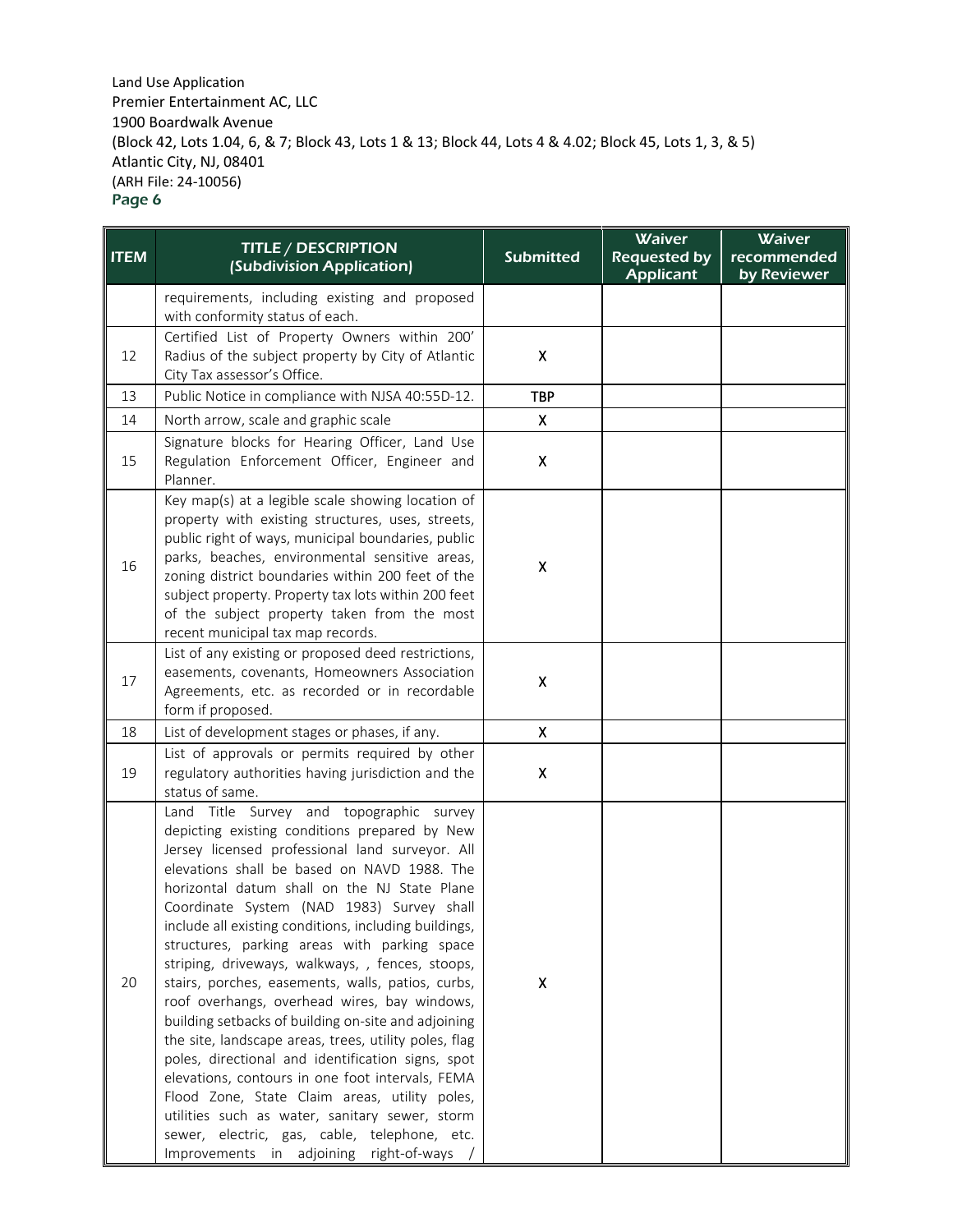| <b>ITEM</b> | <b>TITLE / DESCRIPTION</b><br>(Subdivision Application)                                                                                                                                                                                                                                                                                                                                                                                              | <b>Submitted</b> | <b>Waiver</b><br><b>Requested by</b><br><b>Applicant</b> | <b>Waiver</b><br>recommended<br>by Reviewer                               |
|-------------|------------------------------------------------------------------------------------------------------------------------------------------------------------------------------------------------------------------------------------------------------------------------------------------------------------------------------------------------------------------------------------------------------------------------------------------------------|------------------|----------------------------------------------------------|---------------------------------------------------------------------------|
|             | roadways / streets including painted traffic<br>markings.                                                                                                                                                                                                                                                                                                                                                                                            |                  |                                                          |                                                                           |
| 21          | Stormwater management plans and drainage<br>calculations. (19:66-7.5).                                                                                                                                                                                                                                                                                                                                                                               | N/A              |                                                          |                                                                           |
| 22          | Site Plan depicting proposed buildings, structures,<br>and<br>proposed<br>building setbacks,<br>existing<br>landscape areas, location of identification signage<br>and directional signs, trash enclosure, building<br>setback lines (dashed) and their dimensions from<br>the property lines, parking area plan showing<br>spaces, size and type, aisle width, curb cuts,<br>drives, driveways, and all ingress and egress areas<br>and dimensions. | X                |                                                          |                                                                           |
| 23          | Grading plan depicting direction of flow of surface<br>run-off, spot elevations, contours within 1 foot<br>intervals, stormwater management structures.                                                                                                                                                                                                                                                                                              | Χ                |                                                          |                                                                           |
| 24          | Landscaping Plan, details and plant schedule<br>$(19:66-7.6)$                                                                                                                                                                                                                                                                                                                                                                                        |                  | $\boldsymbol{\mathsf{X}}$                                | X                                                                         |
| 25          | Lighting plan and details (19:66-7.10)                                                                                                                                                                                                                                                                                                                                                                                                               |                  | X                                                        | $\pmb{\mathsf{X}}$                                                        |
| 26          | Soil Erosion and Sediment Control Plan. (Required<br>for soil disturbance of 5,000 sq. ft. or greater)                                                                                                                                                                                                                                                                                                                                               | N/A              |                                                          |                                                                           |
| 27          | Plans of proposed utility layouts including sanitary<br>sewer, water, gas, telephone, cable and electricity<br>and showing proposed connections to existing or<br>any proposed utility systems.                                                                                                                                                                                                                                                      |                  | Χ                                                        | Applicant shall<br>provide<br>proposed utility<br>connection<br>locations |
| 28          | Road and paving cross-sections and profiles.                                                                                                                                                                                                                                                                                                                                                                                                         | N/A              |                                                          |                                                                           |
| 29          | Solid and liquid waste management plan.                                                                                                                                                                                                                                                                                                                                                                                                              |                  | X                                                        |                                                                           |
| 30          | Vehicular and pedestrian circulation patterns,<br>Traffic control signs, directional signs and Sight<br>triangles                                                                                                                                                                                                                                                                                                                                    | N/A              |                                                          |                                                                           |
| 31          | Preliminary architectural plan and elevations, and<br>areas and type of each proposed use.                                                                                                                                                                                                                                                                                                                                                           | Χ                |                                                          |                                                                           |
| 32          | Estimate of costs of on-site and off-site<br>improvements [19:66-3.4 (b)]                                                                                                                                                                                                                                                                                                                                                                            | <b>TBP</b>       |                                                          | Applicant shall<br>provide prior to<br>final approval                     |
| 33          | Electronic copy of the full application including<br>application, photos, maps, reports, plans and<br>other exhibits in pdf format. Maximum size of<br>$file(s)$ 4 MB.                                                                                                                                                                                                                                                                               | Χ                |                                                          |                                                                           |
| 34          | Performance guarantee [19:66-3.4 (b)]                                                                                                                                                                                                                                                                                                                                                                                                                | <b>TBP</b>       |                                                          | Applicant shall<br>provide prior to<br>final approval                     |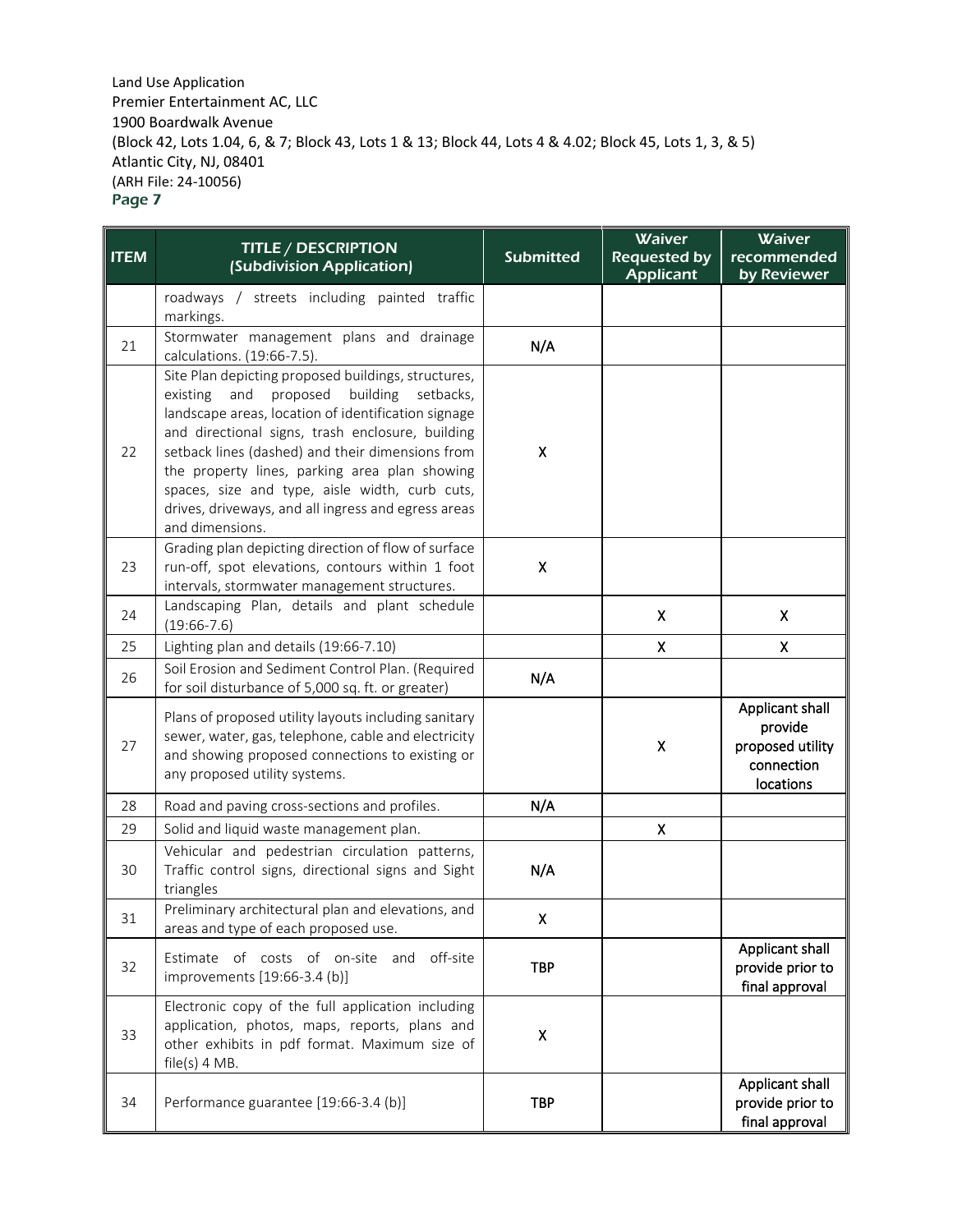| <b>ITEM</b> | <b>TITLE / DESCRIPTION</b><br>(Subdivision Application) | <b>Submitted</b> | <b>Waiver</b><br><b>Requested by</b><br><b>Applicant</b> | <b>Waiver</b><br>recommended<br>by Reviewer           |
|-------------|---------------------------------------------------------|------------------|----------------------------------------------------------|-------------------------------------------------------|
| 35          | Maintenance guarantee (19:66-16.3)                      | <b>TBP</b>       |                                                          | Applicant shall<br>provide prior to<br>final approval |
| 36          | Inspection Fees (19:66-16.1)                            | <b>TBP</b>       |                                                          | Applicant shall<br>provide prior to<br>final approval |

The following addresses conformance with the CRDA's list of Required Application items for Major Preliminary Site Plan Checklist (Form #6) and Major Final Site Plan Checklist (Form #7), both do not reflect adequacy of submissions for review purposes. The correct number of copies are assumed to have been submitted. Column entries reflect ARH's review of Applicant's submissions.

# IV. VARIANCE

### "c" Variance Checklist (Form #12)

| <b>ITEM</b>    | <b>TITLE / DESCRIPTION</b><br>(Subdivision Application)                                                                                                                                    | <b>Submitted</b>   | <b>Waiver</b><br><b>Requested by</b><br><b>Applicant</b> | Waiver<br>recommended by<br><b>Reviewer</b>                                |
|----------------|--------------------------------------------------------------------------------------------------------------------------------------------------------------------------------------------|--------------------|----------------------------------------------------------|----------------------------------------------------------------------------|
| $\mathbf{1}$   | Completed Land Use Application Form                                                                                                                                                        | X                  |                                                          |                                                                            |
| $\overline{2}$ | Payment of Required Application and Escrow<br>Fees (19:66-4.3)                                                                                                                             | $\mathsf{X}$       |                                                          |                                                                            |
| 3              | Name and address, email address of property<br>owner and applicant.                                                                                                                        | X                  |                                                          |                                                                            |
| $\overline{4}$ | Proof of real estate taxes and other assessments<br>paid.                                                                                                                                  | <b>TBP</b>         |                                                          |                                                                            |
| 5              | Name, signature, license number, seal and<br>address of each professional consultant, as<br>applicable, involved in preparation of required<br>documents.                                  | $\pmb{\mathsf{X}}$ |                                                          |                                                                            |
| 6              | Color Photographs of site from four (4) different<br>viewpoints.                                                                                                                           |                    | X                                                        | X                                                                          |
| $\overline{7}$ | Project narrative describing existing conditions,<br>surrounding uses and the proposed development<br>including list of "c" variance(s) and design waiver<br>relief sought, if applicable. | X                  |                                                          |                                                                            |
| 8              | Title block denoting type of application, tax map<br>sheet, project address, block and lot, and street<br>location.                                                                        | $\pmb{\mathsf{X}}$ |                                                          |                                                                            |
| 9              | Proof of ownership of property. (Report of title,<br>copy of deed AS FILED with the Atlantic County<br>Clerk's Office, affidavit or other documentation<br>evidencing ownership.)          |                    | X                                                        | Applicant must<br>provide proof of<br>ownership prior<br>to final approval |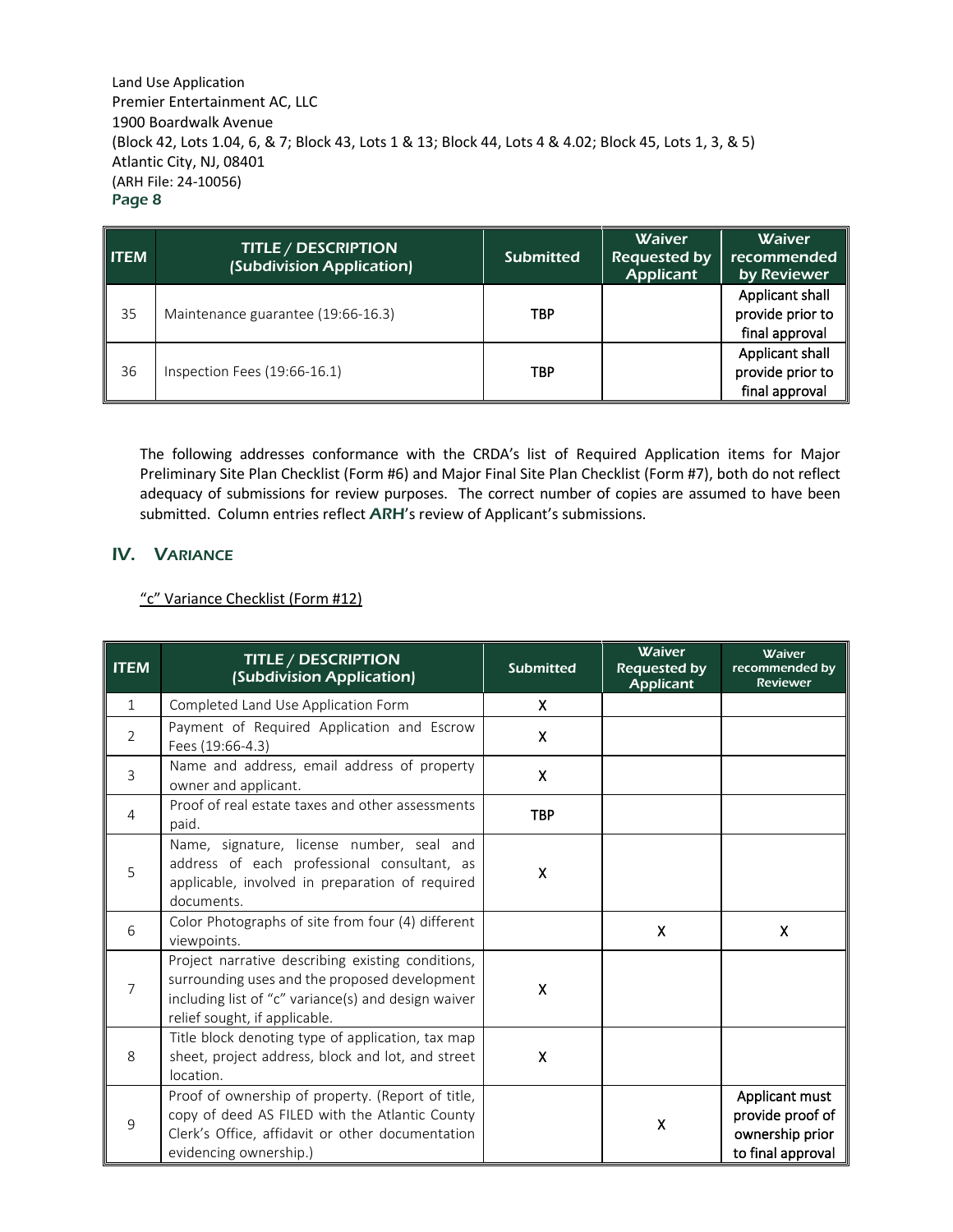| <b>ITEM</b> | <b>TITLE / DESCRIPTION</b><br>(Subdivision Application)                                                                                                                                                                                                                                                                                                                                                                                                                                                                                                                                                                                                                                                                                                     | <b>Submitted</b>          | Waiver<br><b>Requested by</b><br>Applicant | <b>Waiver</b><br>recommended by<br><b>Reviewer</b> |
|-------------|-------------------------------------------------------------------------------------------------------------------------------------------------------------------------------------------------------------------------------------------------------------------------------------------------------------------------------------------------------------------------------------------------------------------------------------------------------------------------------------------------------------------------------------------------------------------------------------------------------------------------------------------------------------------------------------------------------------------------------------------------------------|---------------------------|--------------------------------------------|----------------------------------------------------|
| 10          | Consent of property owner to applicant to<br>development project.                                                                                                                                                                                                                                                                                                                                                                                                                                                                                                                                                                                                                                                                                           | X                         |                                            |                                                    |
| 11          | Zoning Schedule listing: Use, lot area, lot width,<br>lot depth, yard setbacks, floor area ratio, density,<br>building coverage, building height and parking<br>requirements, including existing and proposed<br>with conformity status of each.                                                                                                                                                                                                                                                                                                                                                                                                                                                                                                            | Χ                         |                                            |                                                    |
| 12          | Certified List of Property Owners within 200'<br>Radius of the subject property by City of Atlantic<br>City Tax assessor's Office.                                                                                                                                                                                                                                                                                                                                                                                                                                                                                                                                                                                                                          | $\pmb{\mathsf{X}}$        |                                            |                                                    |
| 13          | Public Notice in compliance with NJSA 40:55D-12.                                                                                                                                                                                                                                                                                                                                                                                                                                                                                                                                                                                                                                                                                                            | <b>TBP</b>                |                                            |                                                    |
| 14          | North arrow, scale and graphic scale                                                                                                                                                                                                                                                                                                                                                                                                                                                                                                                                                                                                                                                                                                                        | $\boldsymbol{\mathsf{X}}$ |                                            |                                                    |
| 15          | Signature blocks for Hearing Officer, Land Use<br>Regulation Enforcement Officer, Engineer and<br>Planner.                                                                                                                                                                                                                                                                                                                                                                                                                                                                                                                                                                                                                                                  | X                         |                                            |                                                    |
| 16          | Key map(s) at a legible scale showing location of<br>property with existing structures, uses, streets,<br>public right of ways, municipal boundaries, public<br>parks, beaches, environmental sensitive areas,<br>zoning district boundaries within 200 feet of the<br>subject property. Property tax lots within 200<br>feet of the subject property taken from the most<br>recent municipal tax map records.                                                                                                                                                                                                                                                                                                                                              | Χ                         |                                            |                                                    |
| 17          | List of any existing or proposed deed restrictions,<br>easements, covenants, Homeowners Association<br>Agreements, etc. as recorded or in recordable<br>form if proposed.                                                                                                                                                                                                                                                                                                                                                                                                                                                                                                                                                                                   | $\pmb{\mathsf{X}}$        |                                            |                                                    |
| 18          | List of development stages or phases, if any.                                                                                                                                                                                                                                                                                                                                                                                                                                                                                                                                                                                                                                                                                                               | X.                        |                                            |                                                    |
| 19          | List of approvals or permits required by other<br>regulatory authorities having jurisdiction and the<br>status of same.                                                                                                                                                                                                                                                                                                                                                                                                                                                                                                                                                                                                                                     | $\pmb{\mathsf{X}}$        |                                            |                                                    |
| 20          | Land Title Survey and topographic survey<br>depicting existing conditions prepared by New<br>Jersey licensed professional land surveyor. All<br>elevations shall be based on NAVD 1988. The<br>horizontal datum shall on the NJ State Plane<br>Coordinate System (NAD 1983) Survey shall<br>all existing conditions, including<br>include<br>buildings, structures, parking areas with parking<br>space striping, driveways, walkways, fences,<br>stoops, stairs, porches, easements, walls, patios,<br>curbs, roof overhangs, overhead wires, bay<br>windows, building setbacks of building on-site<br>and adjoining the site, landscape areas, trees,<br>utility poles, flag poles, directional and<br>identification signs, spot elevations, contours in | $\pmb{\mathsf{X}}$        |                                            |                                                    |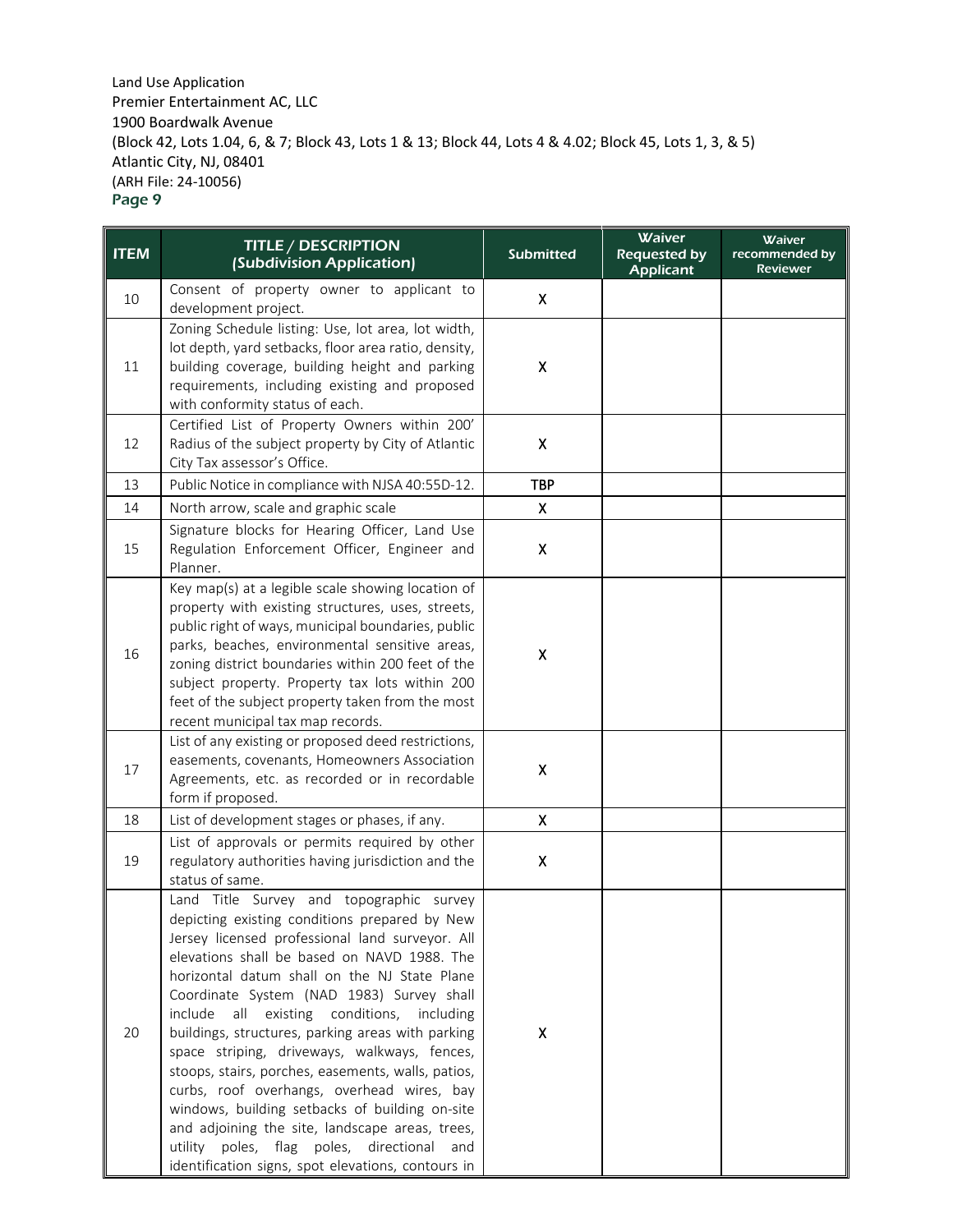| <b>ITEM</b> | <b>TITLE / DESCRIPTION</b><br>(Subdivision Application)                                                                                                                                                                                                                                                                                                                                                                                                       | <b>Submitted</b> | <b>Waiver</b><br><b>Requested by</b><br><b>Applicant</b> | <b>Waiver</b><br>recommended by<br><b>Reviewer</b> |
|-------------|---------------------------------------------------------------------------------------------------------------------------------------------------------------------------------------------------------------------------------------------------------------------------------------------------------------------------------------------------------------------------------------------------------------------------------------------------------------|------------------|----------------------------------------------------------|----------------------------------------------------|
|             | one foot intervals, FEMA Flood Zone, State Claim<br>areas, utility poles, utilities such as water,<br>sanitary sewer, storm sewer, electric, gas, cable,<br>telephone, etc. Improvements in adjoining right-<br>of-ways / roadways / streets including painted<br>traffic markings.                                                                                                                                                                           |                  |                                                          |                                                    |
| 21          | buildings,<br>Plan<br>depicting<br>proposed<br>Site<br>structures, existing and proposed building<br>setbacks,<br>landscape areas, location<br>of<br>identification signage and directional signs, trash<br>enclosure, building setback lines (dashed) and<br>their dimensions from the property lines, parking<br>area plan showing spaces, size and type, aisle<br>width, curb cuts, drives, driveways, and all ingress<br>and egress areas and dimensions. | X                |                                                          |                                                    |
| 22          | Preliminary architectural plan and elevations,<br>and areas and type of each proposed use.                                                                                                                                                                                                                                                                                                                                                                    | Χ                |                                                          |                                                    |
| 23          | Electronic copy of the full application including:<br>application, photos, maps, reports, plans and<br>other exhibits in pdf format. Maximum size of<br>$file(s)$ 4 MB.                                                                                                                                                                                                                                                                                       | Χ                |                                                          |                                                    |

The following addresses conformance with the CRDA's list of Required Application items for "c" Variance Checklists (Forms #12) and does not reflect adequacy of submissions for review purposes. The correct number of copies are assumed to have been submitted. Column entries reflect ARH's review of Applicant's submissions.

## V. COFONE CONSULTING REVIEW

### **Zoning Compliance**

The property is located in the Resort Commercial (RC) District. As stated at CRDA Land Development Rules Section at N.J.A.C. 19:66-5.10, the purpose of the RC District is as follows:

*The purpose of the RC Resort Commercial District is to provide an array of land uses that will capitalize on the zoning district's geographical advantages of the zoning district's proximity to the boardwalk and the Atlantic Ocean. The Resort Commercial District also offers the highest intensity residential offerings within the Tourism District with a variety of supportive commercial and services uses. The vision is to create an environment where residential and resort offerings seamlessly integrate.*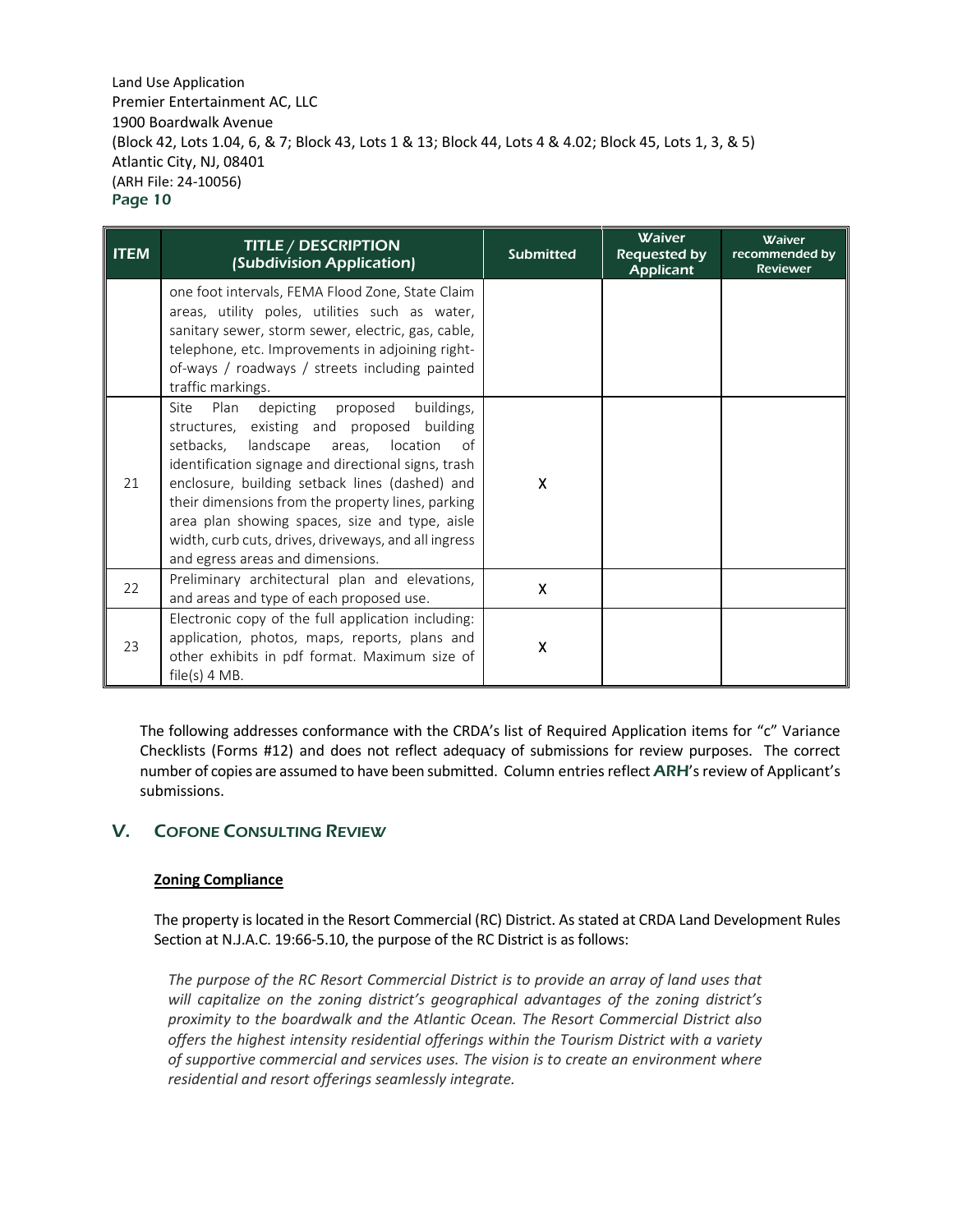The proposed sign is permitted within the RC District subject to certain requirements. The CRDA Land Development Rules at N.J.A.C. 19:66-5.7(a) provide for the following purpose of the "Signs" regulation:

*The regulation of signs by this section is intended to promote and protect the public health, safety, and welfare of the Tourism District by creating a more attractive economic and business climate within the commercial, resort, and industrial areas of the Tourism District by enhancing and protecting the physical appearance of all areas of the Tourism District and by reducing the distractions, obstructions, and hazards to pedestrian and auto traffic caused by the indiscriminate placement and use of signs.*

#### **Master Plan Review**

The subject property is located within the Atlantic City Tourism District. Pursuant to the New Jersey CRDA Atlantic City Tourism District Master Plan, the overall intention and vision is to "reinvigorate Atlantic City in the near-term as the leading resort destination in the Northeast and beyond (Page 4, New Jersey CRDA Atlantic City Tourism District Master Plan). Among others, overarching objectives are to "develop an economically viable and sustainable tourism district" and "[expand] Atlantic City's tourism and economic bases" (Id, Page 1-2).

#### **Planning Analysis and Issues for Consideration by the Board**

In regard to the "c" variance, the Municipal Land Use Law (MLUL) at NJSA 40:55D-70c sets forth the standards for variances from the bulk regulations of a zoning ordinance. A "c(1)" variance is for cases of hardship due to factors such as shape or topography, or due to "an extraordinary and exceptional situation uniquely affecting a specific piece of property or the structures lawfully existing thereon." A "c(2)" variance may be granted where the purposes of zoning are advanced and the benefits of deviating from the ordinance requirements outweigh any detriments. The benefits derived from granting a "c(2)" variance must include benefits to the community as a whole, not just to the applicant or property owner. A "c" variance application also must address the "negative criteria."

We offer the following for your consideration in reviewing the Application:

- 1. The Applicant shall provide such statutorily required testimony through a New Jersey licensed professional planner.
- 2. The Applicant's professional planner should discuss the required variances in the context of the site, immediate area, and consistency with land uses in the area.
- 3. The Applicant shall provide testimony relative to the entire proposal and its relationship to the surrounding area, particularly the proposed outdoor improvements' integration with and connection to the building and boardwalk. The Applicant shall discuss how the proposal advances the purpose of the RC District and the Tourism District Master Plan.
- 4. The Applicant shall provide testimony relative to the sign package's compliance with N.J.A.C. 19:66- 5.7(d), which sets forth the general standards that apply to all signs, as well as sign placement, colors, messaging, etc.
- 5. The Applicant shall comply with the conditions of all previous approvals received for the site.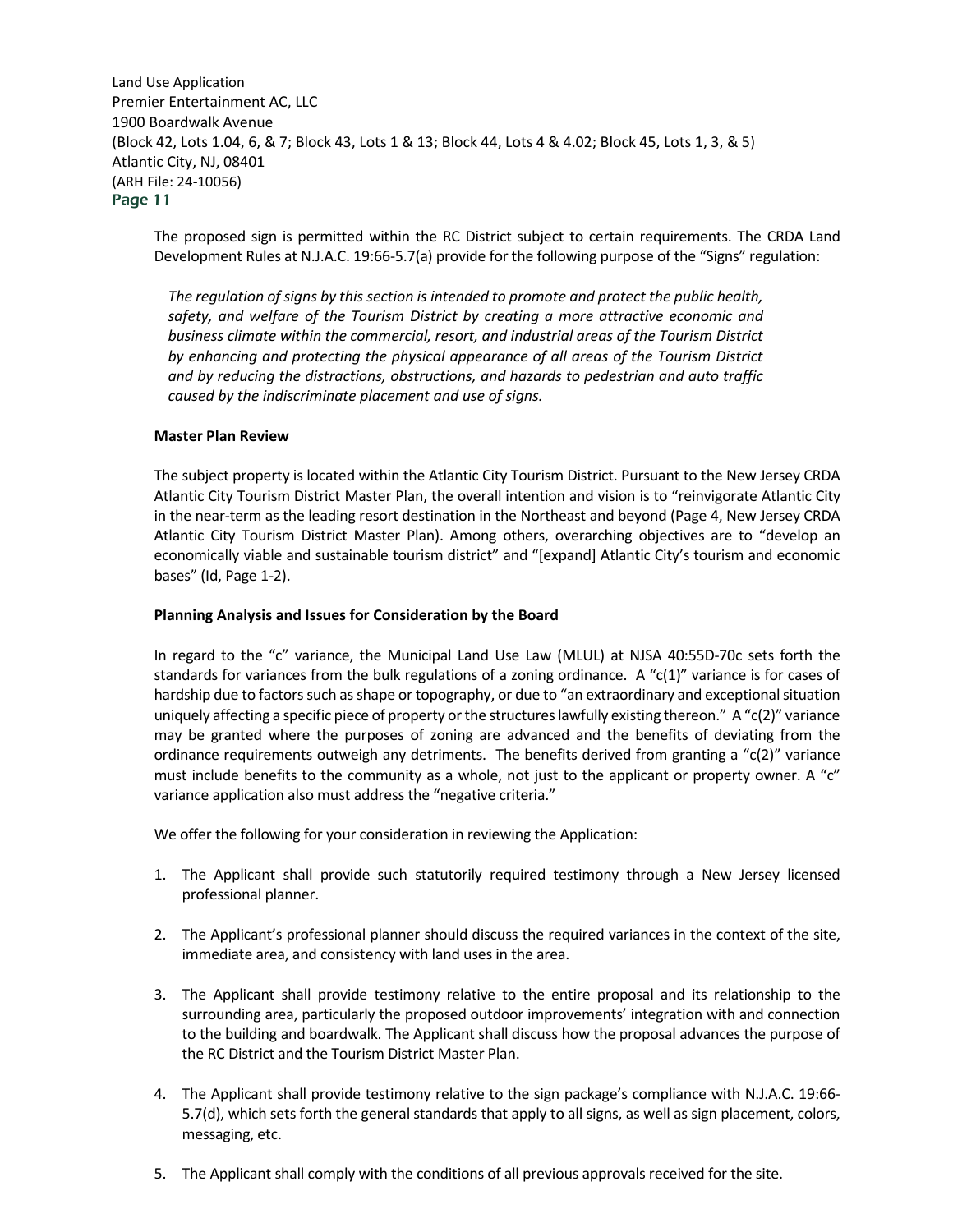6. The Applicant shall furnish all prior approvals from, and agreements with, the City of Atlantic City, if any.

# VI. REVIEW OF PLANS

## 1. Site Plan

- a. Applicant shall provide a plan that clearly identified what will be demolished and/or removed from the site.
- b. Applicant shall verify what proposed material will be used between the proposed structure and proposed outdoor lawn area. If this area is proposed to be impervious, please clearly define the limits and material type of the new impervious surface.
- c. The Site Plan says to refer to the Architectural plans for sign information and details, however no details are provided in the Architectural plans. Sign details must be provided in either the Site Plan or Architectural plans showing conformance to all applicable regulations.
- 2. SESC Plan
	- a. A note shall be added to the plan, ensuring all sidewalk, handicap ramps will be installed to have no more than a 2% cross slope and must be in accordance with the ADA design standards.
	- b. Applicant shall provide additional information and detail in the plan that demonstrates how the area under the open-air bar will drain.
	- c. Applicant shall provide additional information and detail on how the area between the existing building and proposed structure will drain. In the existing condition stormwater appears to drain into the existing lawn area. It appears stormwater may impound against the buildings with the current design.
- 3. Utility Plan
	- a. Applicant shall provide a utility plan that shows all proposed utility connections (I.e. water, sanitary, electric, etc.) lines that will be servicing the proposed bar area.

## POST APPROVAL CONSIDERATIONS

Should the Board grant the desired approval for this Application, Applicant, and/or its professionals must:

- **A. Make all appropriate plan revisions as directed by the Board.**
- **B. Obtain approvals from all outside agencies.**
- **C. Contact the Board Secretary to reconcile any outstanding review escrow accounts prior to Final Plan Certification, Signature, or the issuance of building permits, as applicable.**
- **D. Address all issues identified above.**